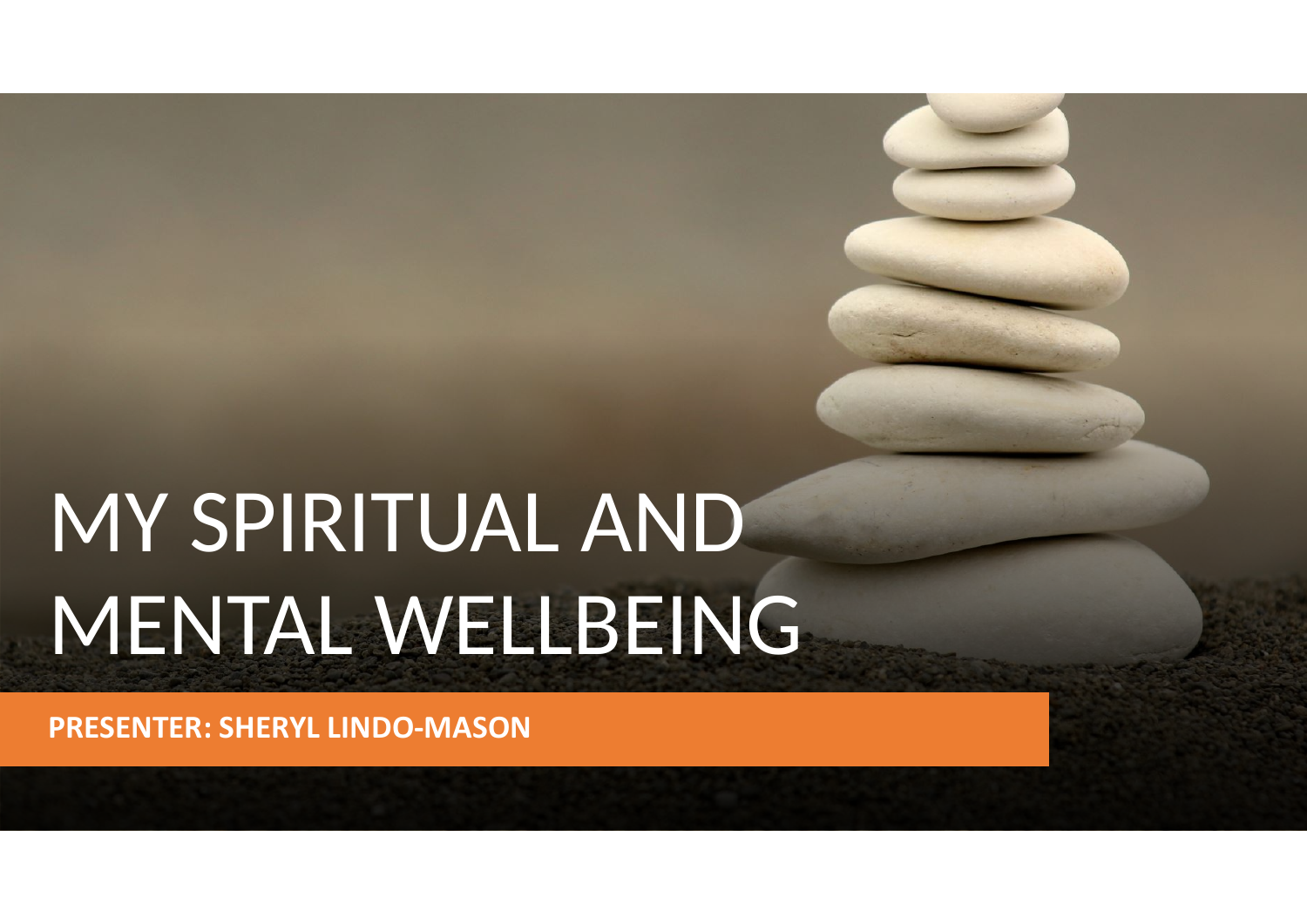#### WHAT IS SPIRITUAL HEALTH

• Spiritual health includes a purposeful life, transcendence and actualization of different dimensions and capacities of human beings. Spiritual health creates a balance between physical, psychological and social aspects of human life.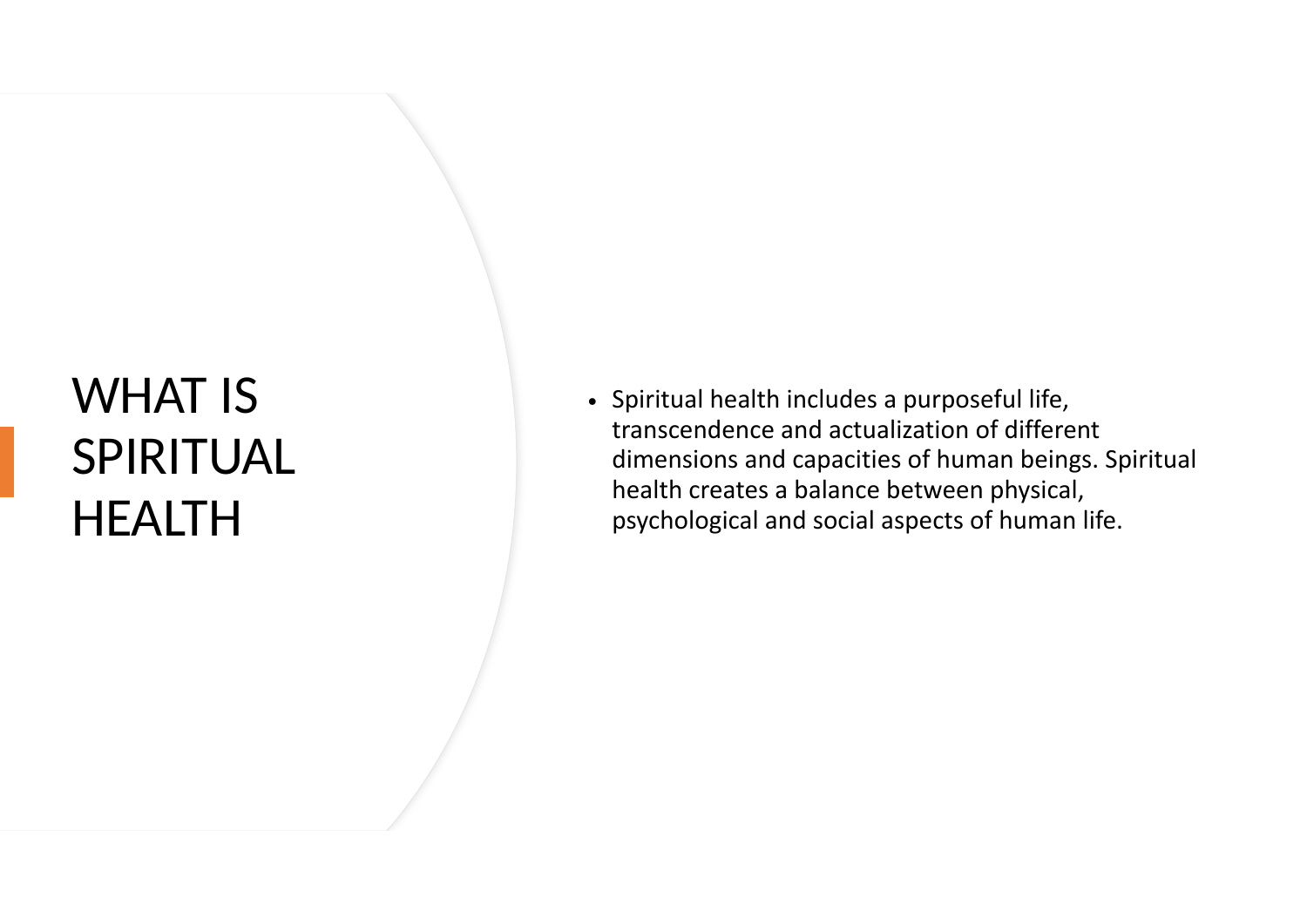#### MENTAL AND SPIRITUAL WELLBEING INNATE

- Genesis Account:
- Purpose 2:15
- Privilege 2:16
- Prohibition 2:17
- Man's state of innocence, naked but not ashamed (where there is no sin, there is no shame).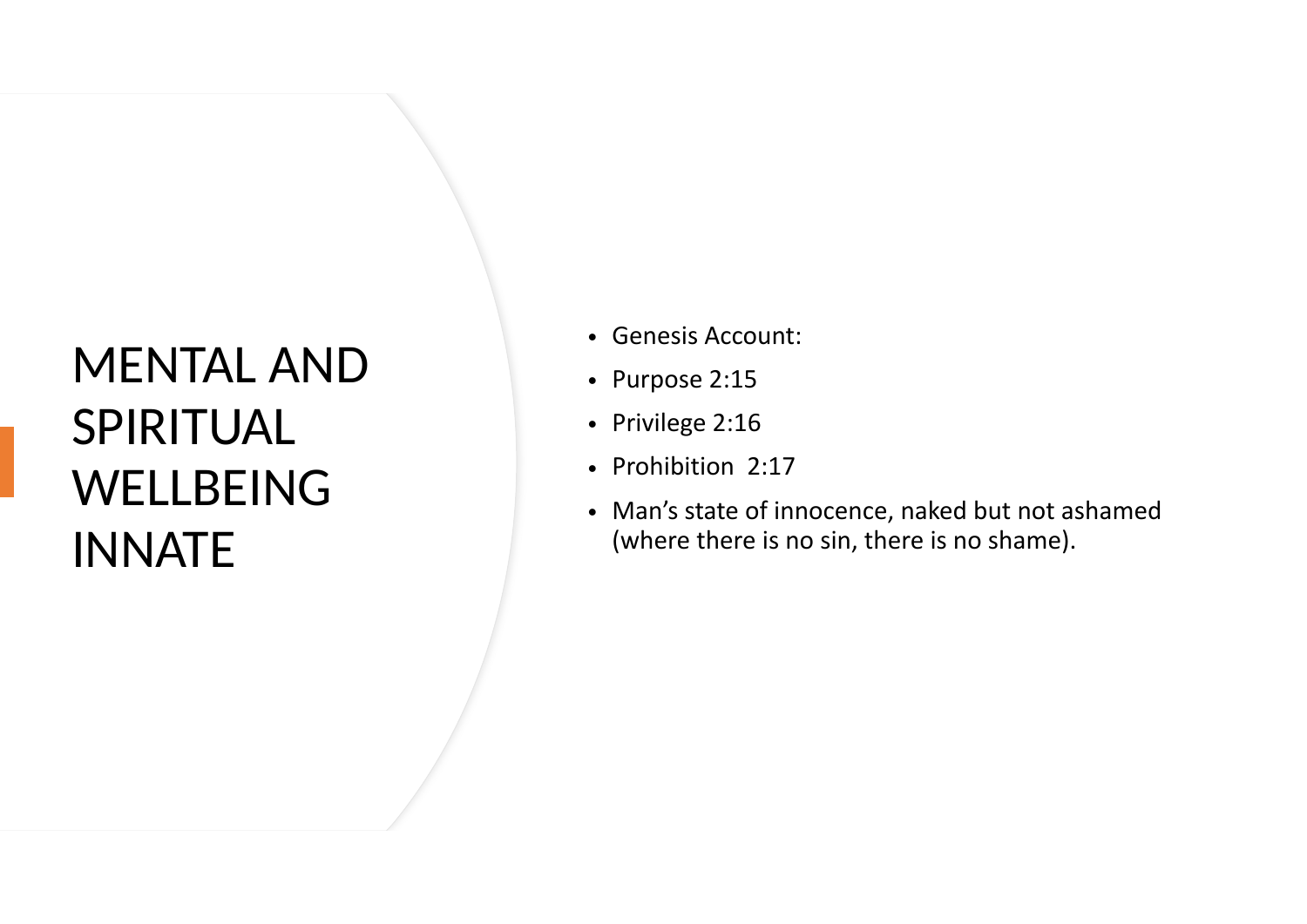## MAN'S FAILURE, TEMPTATION AND FALL

- Genesis 3:1 Satan entered the garden
- The question (enquiry) Hath God said, Ye shall not eat of every tree of the garden? Misquotation of 2:16-17 implying a doubt as to whether the penalty would be executed
- Genesis 3:2-3 Addition to God's word
- Genesis 3:4-5 contradiction of God's word
- Genesis 3:6 Transgression of God's word
- Genesis 3:7 Immediate effect of sin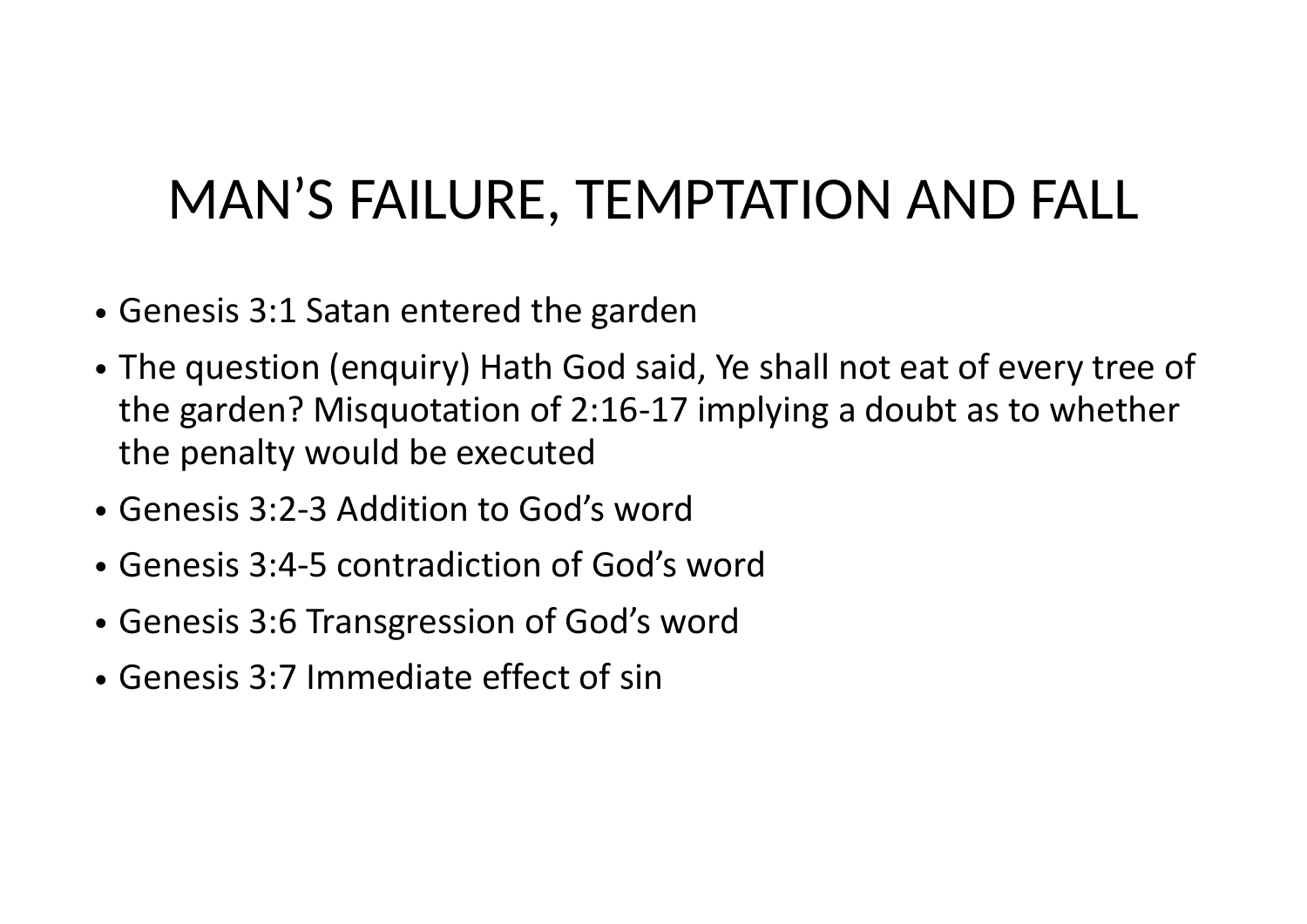### LOSS OF SPIRITUAL AND **MENTAL** WELLBEING

- As a consequence:
- They lost God-consciousness and gained selfconsciousness
- They lost the power to do good and gained the power to do evil
- Instead of becoming like God, they became UNLIKE Him
- Spiritual and mental wellbeing lost to their stomach and until today mankind cannot get back mastery over appetites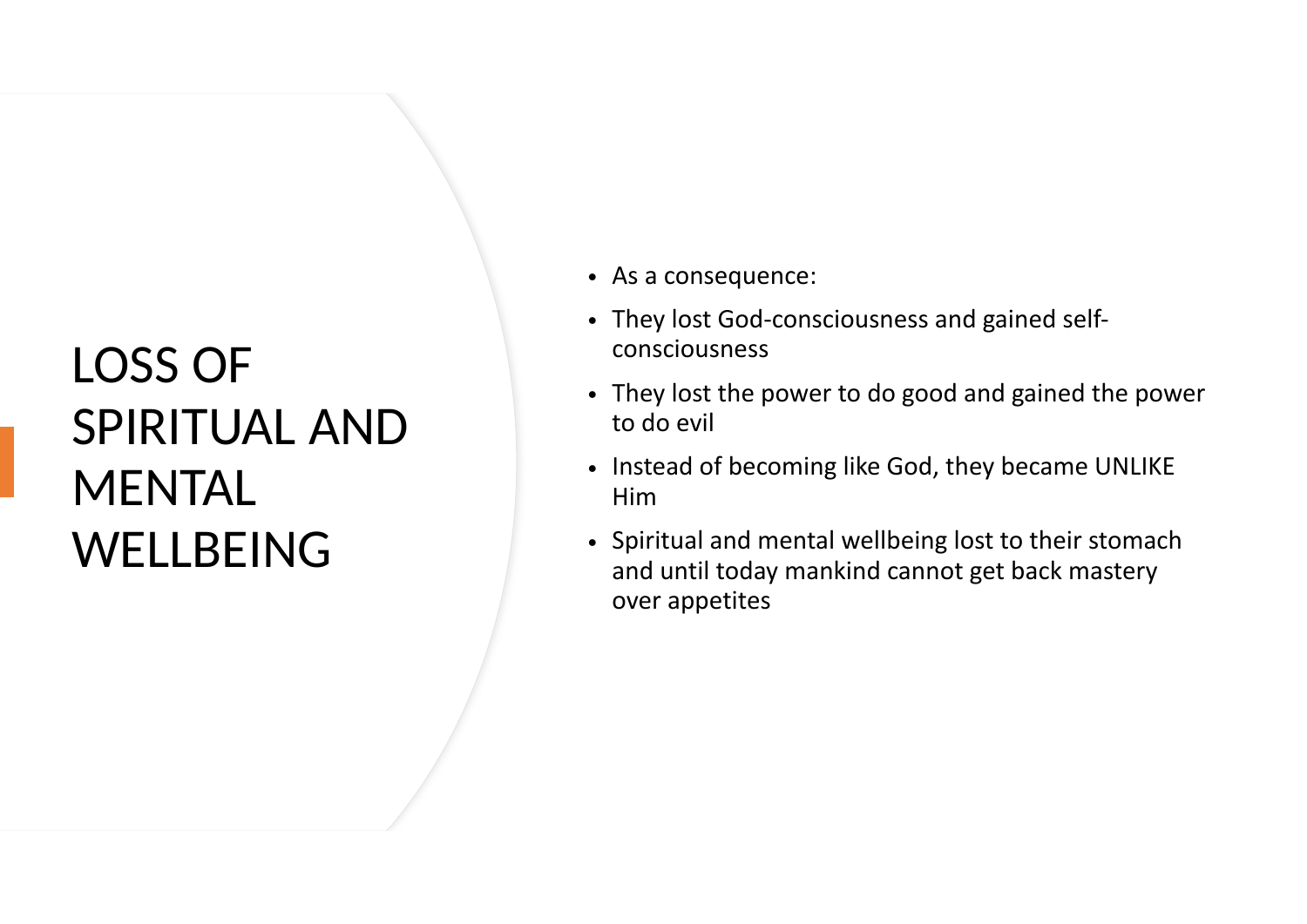GUT BACTERIA AND MENTAL HEALTH Carabotti et al, (2015)

- Inflammation can contribute to depression and gut bacteria can influence inflammation. Research shows that probiotic gut bacteria can alleviate depression and anxiety. Gut microbes have an impact on the production of mood-promoting and calming compounds.
- The bidirectional communication between the central nervous system and gut microbiota, referred to as the gut-brain-axis, has been of significant interest in recent years. Increasing evidence has associated gut microbiota to both gastrointestinal and extragastrointestinal diseases.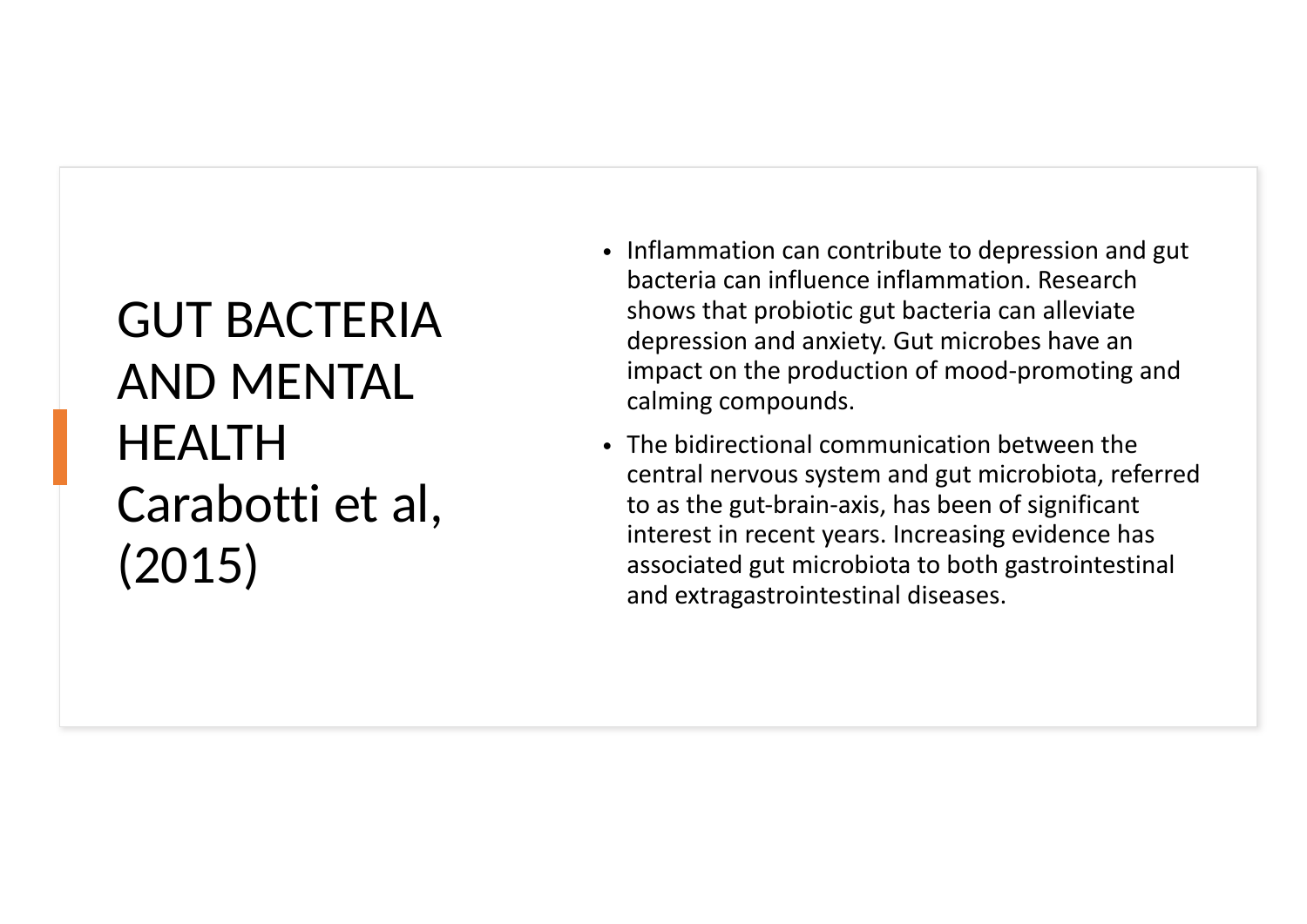### SLEEP AND **MENTAL WELLBEING**

- cadian rhythms are 24-hour cycles that are part of the body's internal clock, running in the background to carry out essential functions and processes. One of the most important and wellknown circadian rhythms is the sleep-wake cycle.
- Different systems of the body follow circadian rhythms that are synchronized with a master clock in the brain. This master clock is directly influenced by environmental cues, especially light, which is why circadian rhythms are tied to the cycle of day and night.
- When properly aligned, a circadian rhythm can promote consistent and restorative sleep. But when this circadian rhythm is thrown off, it can create significant sleeping problems, including insomnia. Research is also revealing that circadian rhythms play an integral role in diverse aspects of physical and mental health.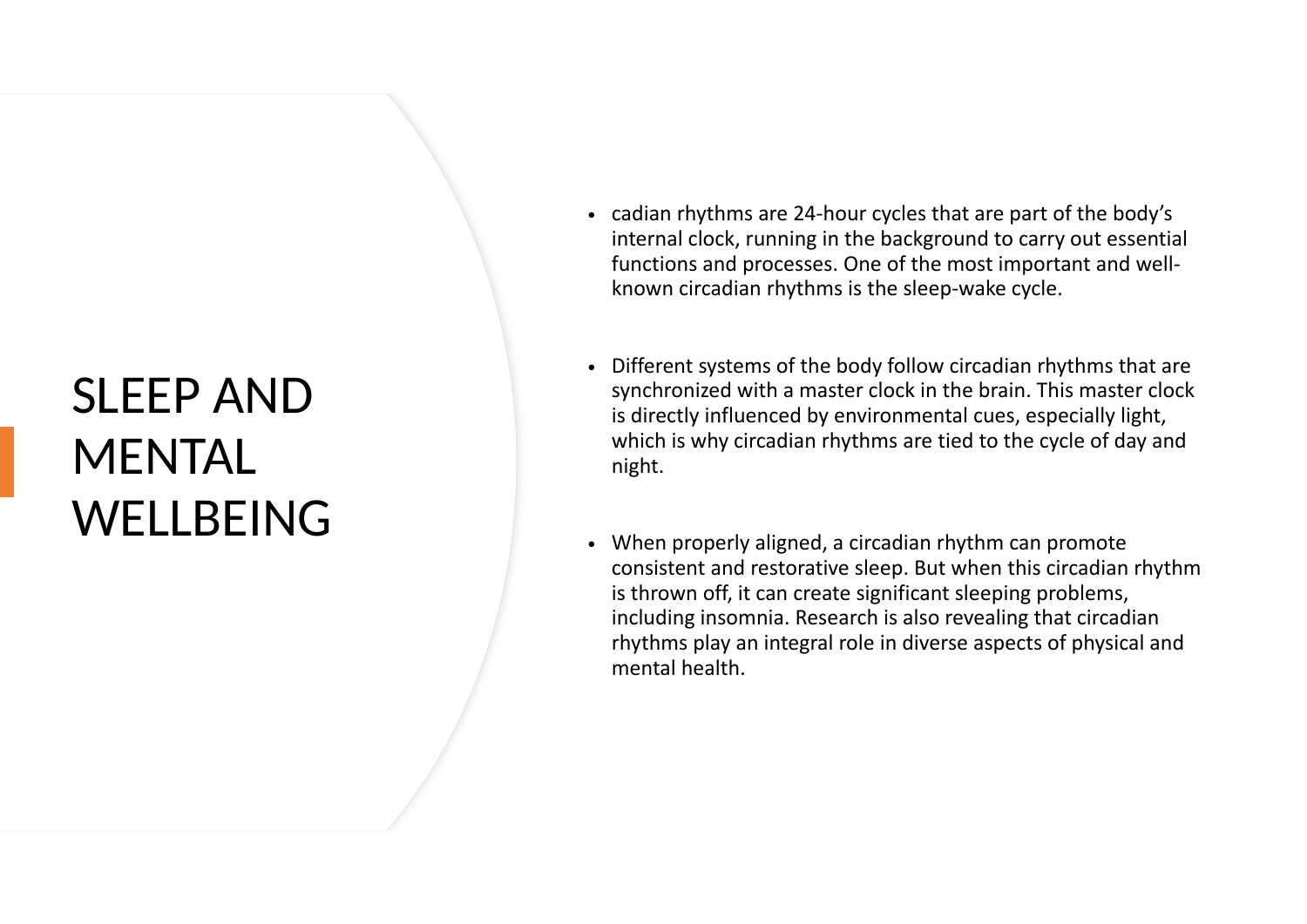#### SPIRITUAL HEALTH

- Spiritual restored through the finished work on the cross
- Needs constant maintenance through the practicing of the spiritual disciplines i.e. fasting, prayer, study of the word, meditation, worship.